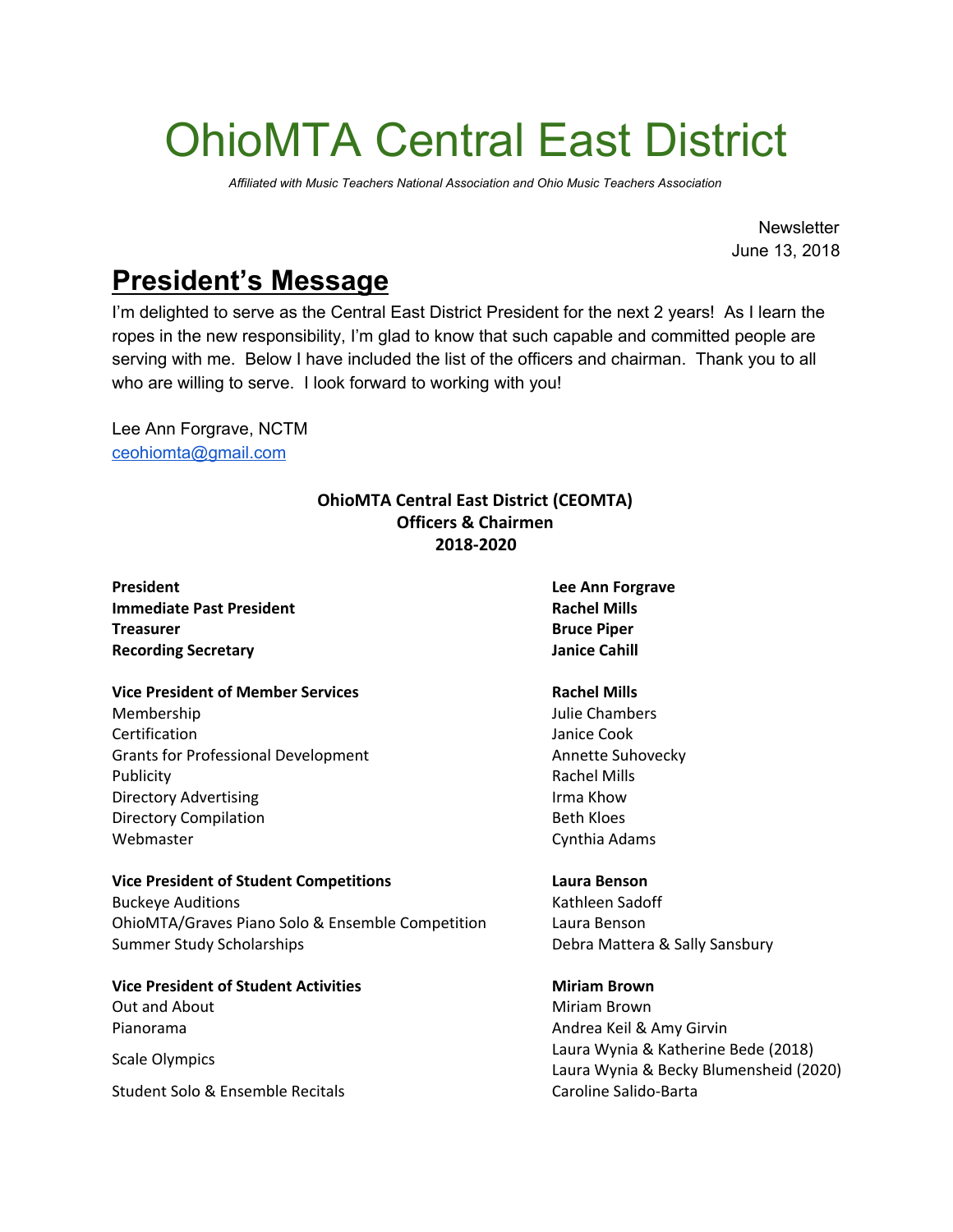**Vice President of Teacher Activities Ashley Wise** District Conferences Theresa Murphy & Ashley Wise Independent Music Teachers Forum Olena Mladenova Piano Workshops Fan Zhang Fan Zhang Fan Zhang Fan Zhang Fan Zhang Fan Zhang Fan Zhang Fan Zhang Fan Zhang Fan Zhang Fan Zhang Fan Zhang Fan Zhang Fan Zhang Fan Zhang Fan Zhang Fan Zhang Fan Zhang Fan Zhang Fan Zhang Fan Zh Strings Workshops **Hengwei** (Henry) Ma Vocal Workshops open

Music Camp Lizbeth Atkinson & Beth Kloes

## **Certification**

Are you a life-long learner?

Summer is a great time to start your journey toward MTNA National Certification. There are five projects that each applicant must complete. Some are rather quick and easy - like telling about your teaching environment and how you interview transfer students. Some take thought, like crafting your teaching philosophy. Some are a little more complex - like submitting videos showing that you yourself know how to play your instrument, and showing that you are an effective teacher.

You owe it to yourself to get familiar with the Five Projects on the MTNA website: <http://www.mtnacertification.org/process/teacher-profile-projects/>

Feel free to contact me anywhere along the way. I can help you get started, or help you finish up details. A new class for those interested in certification may begin in the fall. If you are interested, send me an email! Six of our members have become nationally certified within the past six years and all have said how much the process benefitted them.

Think about it. And then be in touch.

--Janice Cook, District Certification Chairman jbakercook@gmail.com. or 6140848-3360

# **Buckeye Auditions 2018**

Congratulations to all who participated in the 2018 Buckeye Auditions May 5, 2018. We had a great day! We had 15 Contestants who played extremely well! A big thank you goes to Suzanne Newcomb who was the point person for all of this! Without her, we would not have the Otterbein